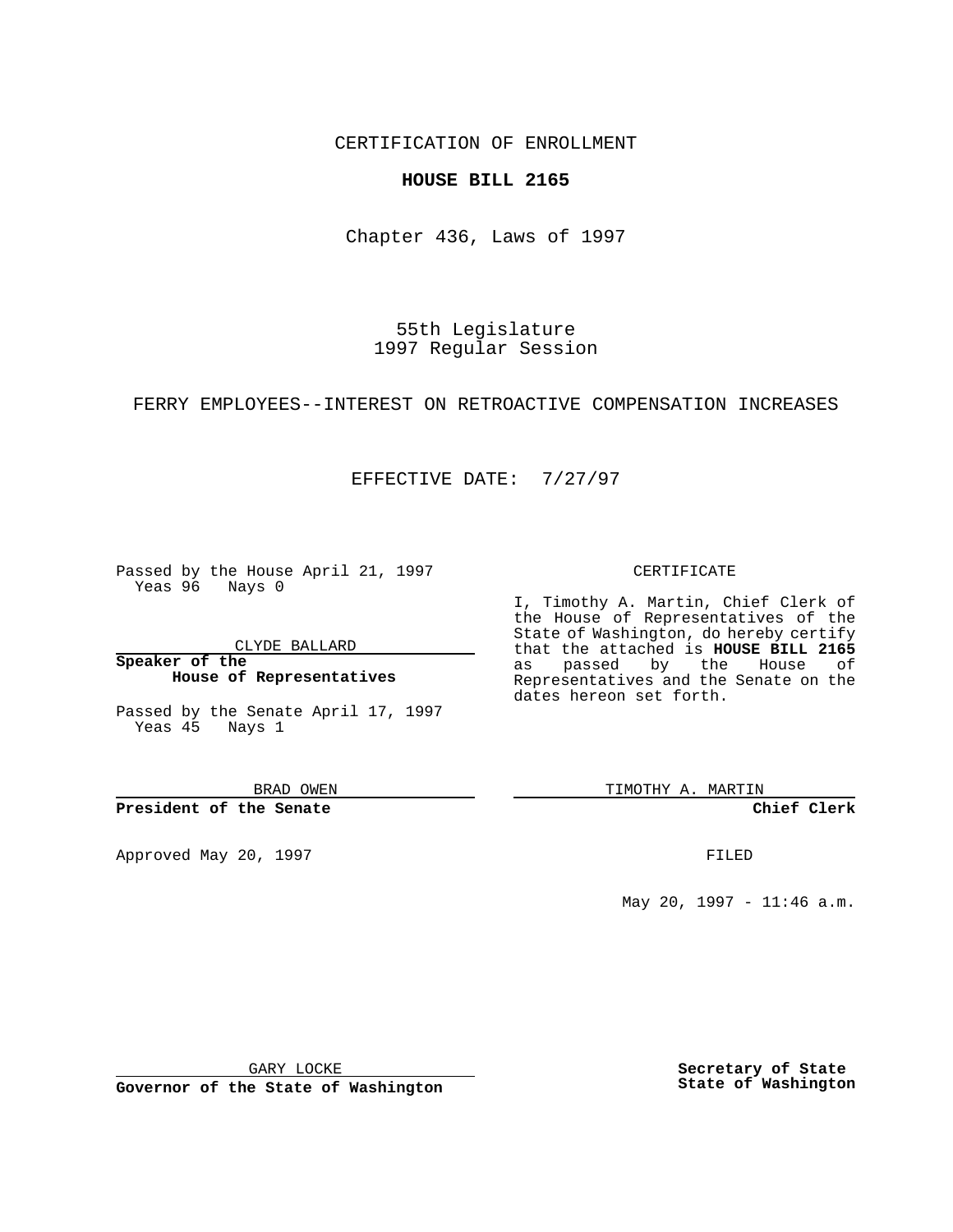## **HOUSE BILL 2165** \_\_\_\_\_\_\_\_\_\_\_\_\_\_\_\_\_\_\_\_\_\_\_\_\_\_\_\_\_\_\_\_\_\_\_\_\_\_\_\_\_\_\_\_\_\_\_

\_\_\_\_\_\_\_\_\_\_\_\_\_\_\_\_\_\_\_\_\_\_\_\_\_\_\_\_\_\_\_\_\_\_\_\_\_\_\_\_\_\_\_\_\_\_\_

Passed Legislature - 1997 Regular Session

AS AMENDED BY THE SENATE

**State of Washington 55th Legislature 1997 Regular Session**

**By** Representatives K. Schmidt, Zellinsky, Fisher, Morris, Radcliff, Sehlin, Sheldon and Hatfield

Read first time 02/25/97. Referred to Committee on Transportation Policy & Budget.

1 AN ACT Relating to interest on retroactive compensation increases 2 to marine employees; and amending RCW 47.64.120.

3 BE IT ENACTED BY THE LEGISLATURE OF THE STATE OF WASHINGTON:

4 **Sec. 1.** RCW 47.64.120 and 1983 c 15 s 3 are each amended to read 5 as follows:

 (1) Ferry system management and ferry system employee organizations, through their collective bargaining representatives, shall meet at reasonable times, to negotiate in good faith with respect to wages, hours, working conditions, insurance, and health care benefits as limited by RCW 47.64.270, and other matters mutually agreed upon. Employer funded retirement benefits shall be provided under the public employees retirement system under chapter 41.40 RCW and shall not be included in the scope of collective bargaining.

14 (2) Upon ratification of bargaining agreements, ferry employees are 15 entitled to an amount equivalent to the interest earned on retroactive 16 compensation increases. For purposes of this section, the interest 17 earned on retroactive compensation increases is the same monthly rate 18 of interest that was earned on the amount of the compensation increases 19 while held in the state treasury. The interest will be computed for